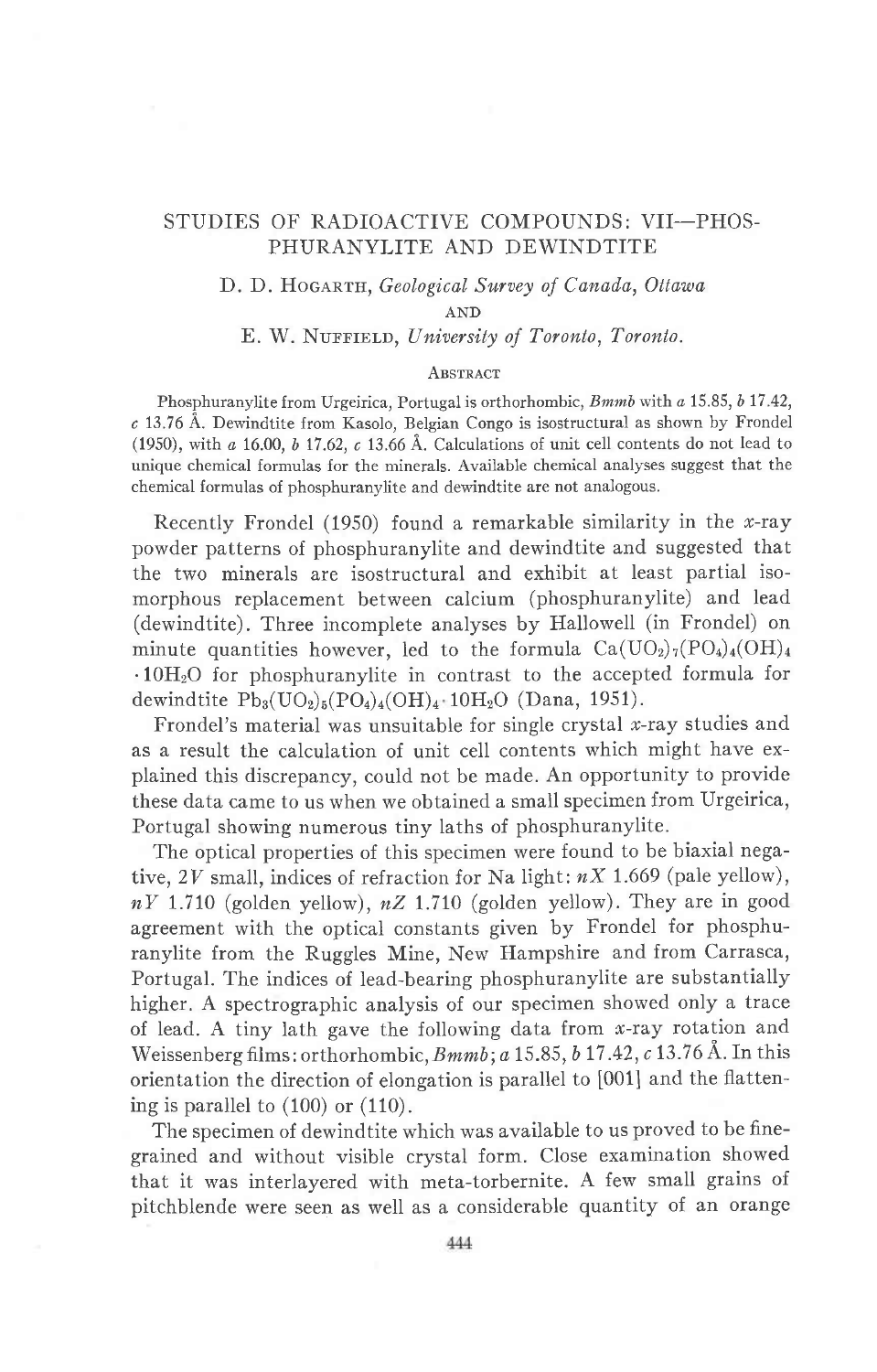mineral of about the same specific gravity as dewindtite. It was practical to separate only enough dewindtite for  $x$ -ray powder study.

 $X$ -ray powder patterns with copper radiation<sup>1</sup> and using a camera of diameter 114.59 mm. were now prepared of both minerals. The pattern of phosphuranvlite was indexed with the aid of the cell constants derived by the Weissenberg study to  $d=2.88$  Å. The practically identical dewindtite pattern was then indexed by analogy with phosphuranylite (Table 1). The spacings for three planes  $(d_{400} = 4.00, d_{204} = 3.14, d_{440} = 2.96$ 

| PHOSPHURANYLITE  |             |              |             | DEWINDTITE                            |             |              |  |
|------------------|-------------|--------------|-------------|---------------------------------------|-------------|--------------|--|
| $\boldsymbol{I}$ | $d$ (meas.) | $d$ (calc.)  | hkl         | $\boldsymbol{I}$                      | $d$ (meas.) | $d$ (calc.)  |  |
| $\mathbf{3}$     | 10.34       | 10.39        | 101         |                                       |             |              |  |
| 10               | 7.91        | 7.92         | 200         | 10                                    | 8.01        | 8.00         |  |
| 5                | 5.83        | 5.86         | 220         | 10                                    | 5.89        | 5.92         |  |
| $\frac{1}{2}$    | 4.92        | 4.93         | 301<br>212  | $\overline{2}$                        | 4.99        | 4.97<br>4.98 |  |
| $\,2$            | 4.73        | 4.75         | 311         | $\overline{2}$                        | 4.77        | 4.78         |  |
| 3                | 4.42        | 4.44<br>4.41 | 032<br>103  | $\bf{4}$                              | 4.37        | 4.38         |  |
| 1                | 4.30        | 4.29         | 321         |                                       |             |              |  |
| $\sqrt{6}$       | 3.96        | 3.96         | 400         | $\begin{array}{c} 7 \\ 1 \end{array}$ | 4.00        | 4.00         |  |
| $\overline{3}$   | 3.88        | 3.87         | 232         |                                       | 3.90        | 3.89         |  |
| 3                | 3.81        | 3.82         | 240         | $\mathbf{1}$                          | 3.86        | 3.86         |  |
| $\,2$            | 3.44        | 3.44<br>3.43 | 004<br>402  |                                       |             |              |  |
| 1                | 3.37        | 3.38<br>3.37 | 014<br>412  | $\frac{5}{7}$                         | 3.40        | 3.39         |  |
| 6                | 3.15        | 3.16<br>3.11 | 204<br>052  |                                       | 3.14        | 3.14         |  |
| 6                | 3.10        | 3.10<br>3.10 | 214<br>143  |                                       |             |              |  |
|                  |             | 3.09         | 501)<br>511 | 5                                     | 3.07        | 3.09<br>3.07 |  |
| $\mathbf{1}$     | 2.93        | 2.93<br>2.90 | 440<br>060  | 5                                     | 2.96        | 2.96         |  |
| $\boldsymbol{6}$ | 2.88        | 2.89         | 252         |                                       |             |              |  |
|                  |             | 2.85         | 351         | 9                                     | 2.88        | 2.87         |  |

TABLE 1. X-RAY POWDER DATA

Å) were used to calculate the cell dimensions:  $a$  16.00,  $b$  17.62,  $c$  13.66 Å. Although care was taken to obtain an undistorted x-ray powder pattern and corrections were made for the personal error in measurement, the values probably have an error of about  $\pm 0.1$  Å because only the low

<sup>1</sup> Using Cu  $K\alpha = 1.5418$  Å.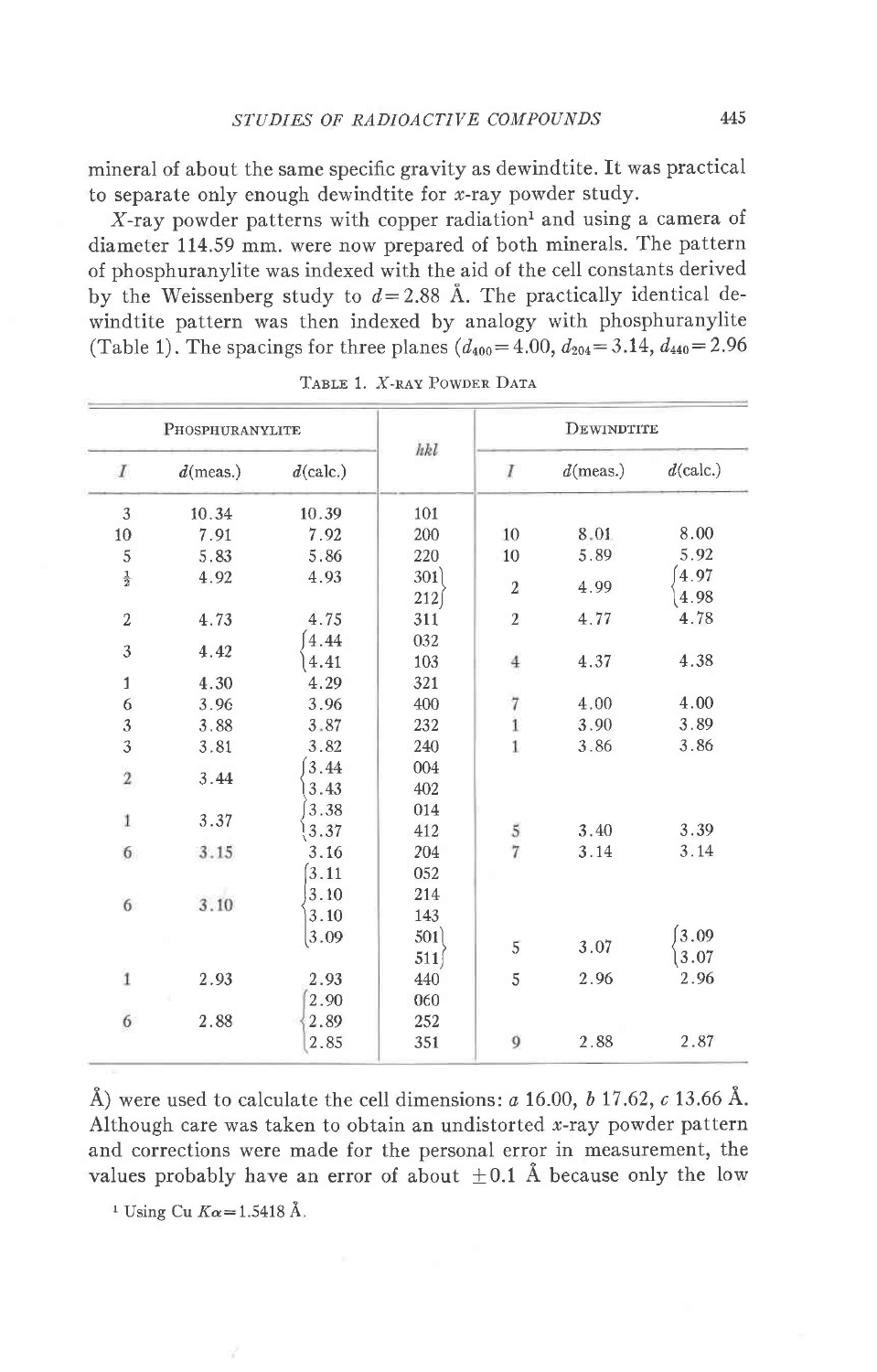order reflections could be indexed with assurance and used for the calculations.

The specific gravity of phosphuranylite is not accurately known. Frondel set the value at about 3.2; Branche, Chervet & Guillemin (1951) stated that it sank in methylene iodide of density 3.31. Schoep (1922) determined the specific gravity of dewindtite crystals as  $5.03$  at  $17^{\circ}$  C. with a pycnometer.

The chemical composition of phosphuranylite, like the specific gravity, is difficult to determine accurately. This difficulty lies in the problem of obtaining sufficient material free from contamination. Two of the three partial analyses of Hallowell are reproduced in Table 2 (IA, IB) after subtracting insoluble matter and recalculating to  $100\%$ . The unit cell

|                 | Analysis A |      |                     |    | Analysis B |      |      |                |
|-----------------|------------|------|---------------------|----|------------|------|------|----------------|
|                 |            | п    | <b>III</b>          | IV |            | П    | III  | IV             |
| CaO             | 3.43       | 4.9  | 5.6                 | 6  | 2.3        | 3.3  | 3.8  | $\overline{4}$ |
| UO <sub>3</sub> | 72.94      | 20.4 | 23.3                | 24 | 77.8       | 22.3 | 25.5 | 24             |
| $P_2O_5$        | 10.65      | 6.0  | 6.9                 | 6  | 11.3       | 6.4  | 7.3  | 8              |
| $H_2O$          | [12.98]    | 57.7 | 66.0                | 66 | [8.6]      | 38.2 | 43.7 | 44             |
|                 |            |      | calc. S. $G = 4.03$ |    |            |      |      | 3.94           |

TABLE 2. PHOSPHURANYLITE, ANALYSES AND UNIT CELL CONTENTS

I. The chemical analyses of Hallowell (nos. 2  $\&$  3 in Frondel, 1950) recalc. to 100% after subtracting insol. II. Calc. unit cell contents for assumed S. G. of 3.5. III. Calc. unit cell contents for assumed S. G. of 4.0. IV. Possible ideal unit cell contents.

contents have been calculated for an assumed specific gravity of 3.5 (IIA, IIB) and 4.0 (IIIA, IIIB). The most probable cell contents for analysis A (IVA) are

 $6CaO \cdot 24UO_3 \cdot 6P_2O_5 \cdot 66H_2O$  or  $6[Ca(UO_2)_4(PO_4)_2(OH)_4 \cdot 9H_2O]$ 

which have a calculated specific gravity of 4.03. Analysis B (IVB) suggests the cell contents

 $4CaO - 24UO<sub>3</sub> \cdot 8P<sub>2</sub>O<sub>5</sub> \cdot 44H<sub>2</sub>O$  or  $4[Ca(UO<sub>2</sub>)<sub>6</sub>(PO<sub>4</sub>)<sub>4</sub>(OH)<sub>2</sub> \cdot 10H<sub>2</sub>O]$ 

The calculated specific gravity is 3.94.

The analyses of dewindtite by Schoep (1925) are reasonably consistent. The most recent of these analyses is presented in Table 3 (I) and recalculated to 100% (II). The calculated unit cell contents (III) using Schoep's measured specific gravity, 5.03 suggest three alternative ideal cell contents

> IV:  $4[{\rm Pb}_3({\rm UO}_2)_5({\rm PO}_4)_4({\rm OH})_4$  10H<sub>2</sub>O]  $V: 4[{\rm Pb}_3({\rm UO}_2)_6({\rm PO}_4)_4({\rm OH})_6 \cdot 10{\rm H}_2{\rm O}]$ VI:  $6[Pb_2(VO_2)_4(PO_4)_3(OH)_3 \cdot 7H_2O]$